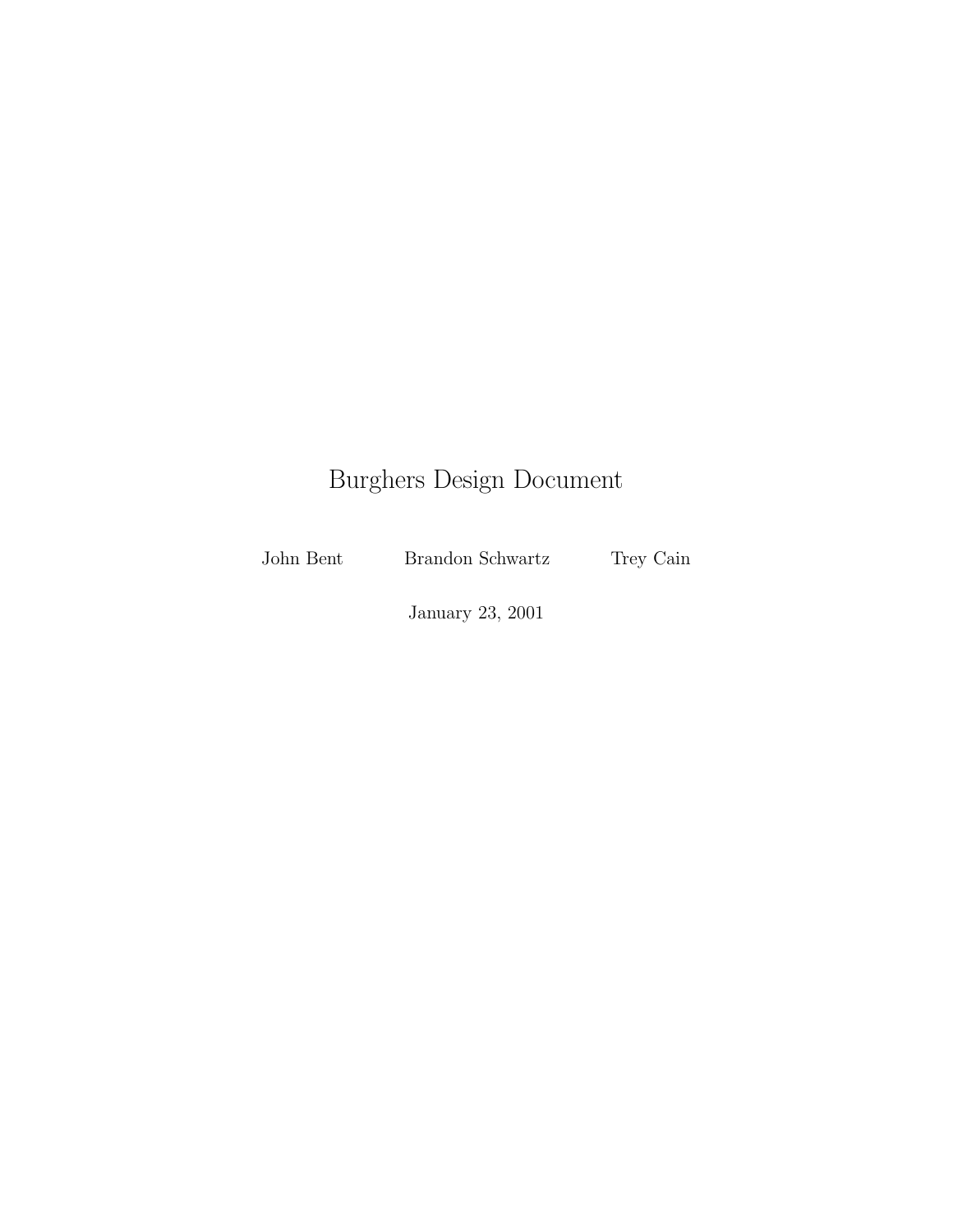# 1 The Big Picture

This paper is the design specification for our implementation of a reliable multicast network and transport layer over a datagram network. It will discuss the various protocols needed, their relationships to each other and to the network as well as a discussion of the human factor involved (i.e. division of labor and timetable).

### 1.1 Protocol Threads

The five protocols are implemented via threads and blocking functions. Each protocol is described more fully in sections 2–6. An overview of the use of threads by various protocols is given in the following table:

| Protocol    | Thread Name         | Usage                                                                        |
|-------------|---------------------|------------------------------------------------------------------------------|
| <b>DNP</b>  | DNP Receiver        | Handles the arrival of packets, forwards them to other threads.              |
| <b>GMP</b>  | <b>GMP</b> Receiver | Handles the lists of local and downstream clients for                        |
|             |                     | each multicast group                                                         |
| <b>DRP</b>  | DRP Receiver        | Handles incoming packets passed by DNP.                                      |
|             | Hello Handler       | Periodically sends hello messages to neighbors and prunes dead nodes.        |
|             | LSP Handler         | Reliably floods link state packets.                                          |
| <b>RAP</b>  | RAP server          | One per RAP server; implements RAP state machine.                            |
| <b>RMTP</b> | RMTP Middle layer   | one per node; receives packets from DNP and forwards them to the appropriate |
|             |                     | RMTP client thread. Also handles pruning of RMTP control packets.            |
|             | RMTP client         | one per RMTP client; implements RMTP client protocol.                        |
|             | RMTP server         | one per RMTP server; implements RMTP server protocol.                        |

## 1.2 Memory Usage and Inter-Thread Communication

Communication between these threads is channeled through a producer-consumer buffer. The DNP consists of a receiver thread at each node which takes packets from the network via a call to recvfrom(). After comparing the packet's computed and delivered checksums, the DNP receiver thread reads the header field to determine the protocol for which the packet is intended and adds a pointer to that packet to a buffer between DNP and the receiving protocol. Each thread waits for packets to enter this buffer and removes the packet references from this buffer in FIFO order.

A buffer between these protocol threads helps avoid packet loss during burst periods of network traffic in which a receiver thread may be busy yet need to store incoming packets. Sustained bursts may still result in packet loss but in the absence of an infinitely large buffer, this will always be the case. By setting the buffer size well, an acceptable tradeoff between probability of packet loss and memory requirements can be achieved. Currently, the majority of our protocols use buffers that can hold one hundred packet references.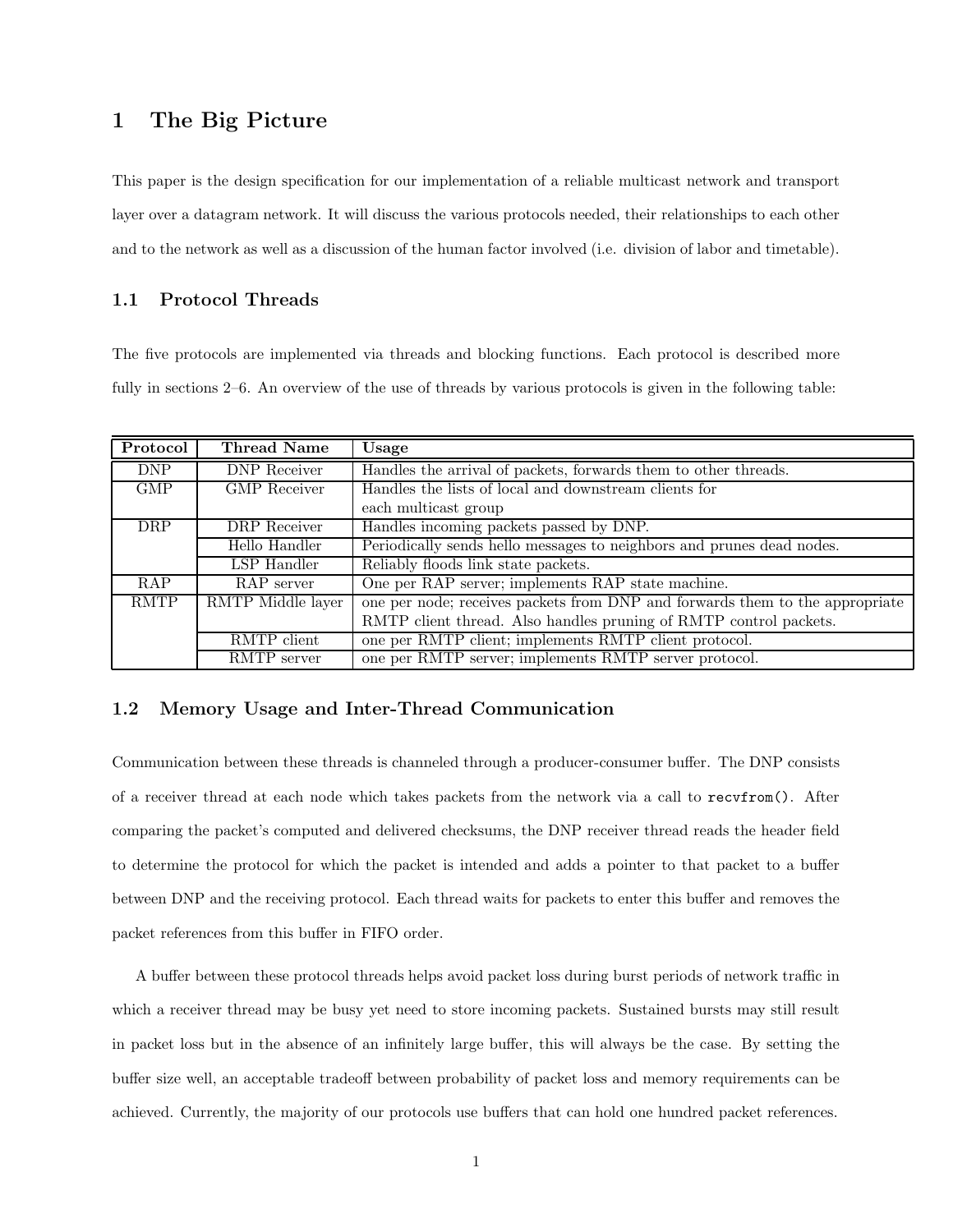Because the DNP plays such a vital and immediate role in the network, it is important that the DNP not be forced to wait on the other protocols when the buffer between the two protocol threads becomes full. For this reason, we have modified the typical producer-consumer relationship. In our implementation the producer (the DNP) will never wait on a full buffer; instead, it will remove the oldest item in the buffer.

To avoid the expense of redundant copying, the DNP allocates memory space for the incoming packet, and a pointer to the packet is stored in the buffer. The receiving protocol then becomes responsible for freeing the memory after it has processed the packet. Reference counting is used when multiple threads share references to the same buffer, and the last user is responsible for freeing the packet's memory space.

#### 1.3 Optimizations

We have discussed further ways (currently unimplemented) in which to optimize this system. One is to use realloc() to truncate packets to their minimum size, which would reduce memory usage for those packets which do not use the full length of the DNP packet. Another optimization would be to move the DNP header information to the rear of the packet. The reallocation optimization could then further reduce memory usage by truncating the portion of the DNP header which is not of interest to the receiving protocol.

#### 1.4 Division of Labor

The division of labor for this project has been done as follows: John has been completely responsible for the DRP protocol, Trey for the GMP protocol, and Brandon for the RAP and DNP protocols. The implementations of these protocols are in a fairly complete state. Due to the complexity of the RMTP protocol, we are jointly working on its implementation.

#### 1.5 Timetable

We hope to have completely finished this project (including the ability to handle the garbler and link/node failure scenarios) by the date of the initial demonstration (November 23). We will then be able to focus our remaining time on some of the performance enhancements described in this document.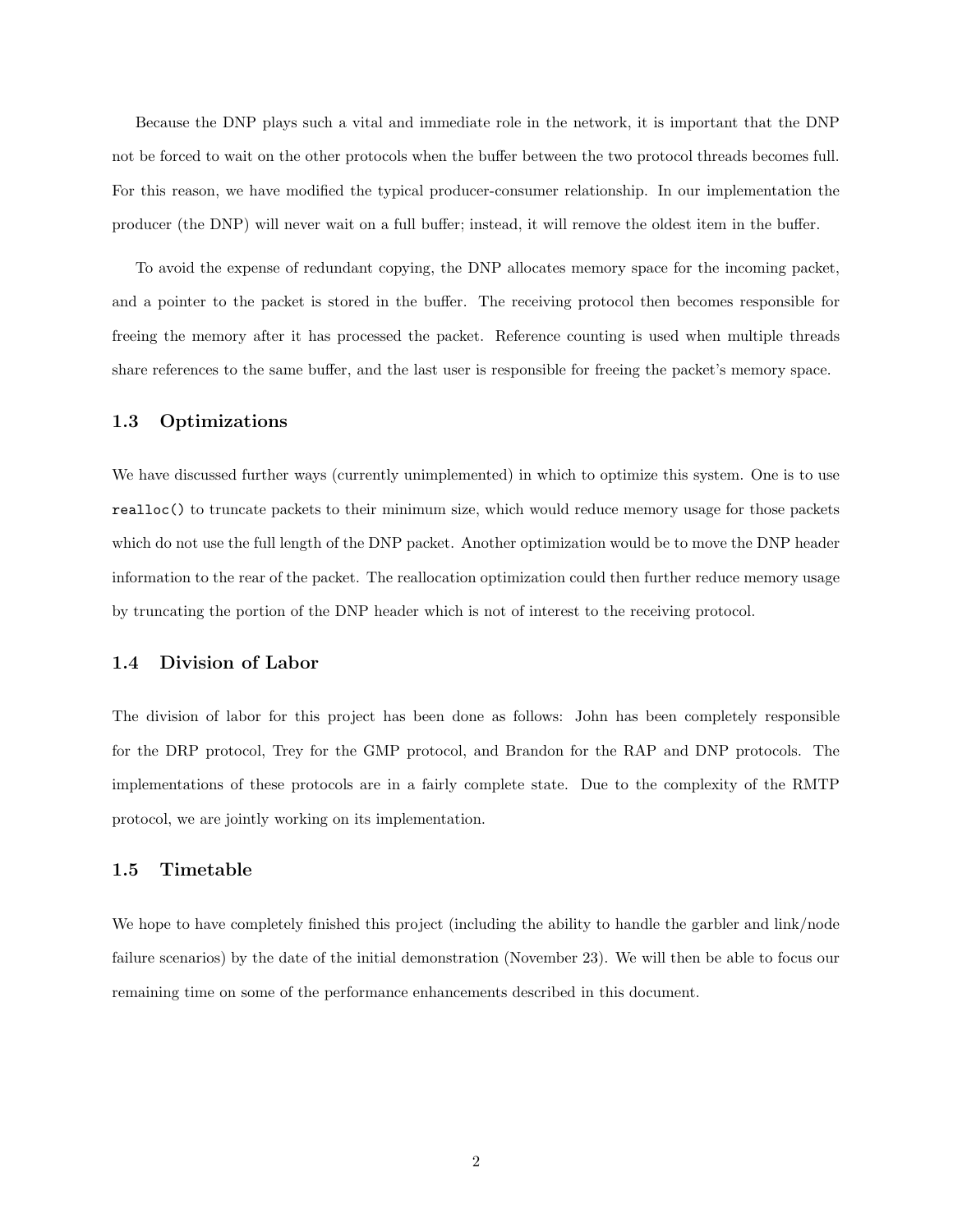# 2 Datagram Network Protocol (DNP)

The Datagram Network Protocol (DNP) is responsible for the actual receipt and transfer of incoming messages for the other protocols. A decision was made by the BURGHERS to keep DNP as simple and efficient as possible due to its important position in the critical path of all protocols. Therefore, DNP is responsible for a limited number of items.

DNP's functionality is divided into two parts. A detached thread is responsible for the distribution of incoming packets to other protocols. DNP also provides a service interface (function) to the other protocols for disseminating outgoing packets.

DNP reserves some fields in the packet for its own use. Specifically, DNP uses the first ten bytes of each packet for special fields:

| Name                | Byte offset | Data type | Comment                                                         |
|---------------------|-------------|-----------|-----------------------------------------------------------------|
| checksum            | bytes $0-1$ | short     |                                                                 |
| destination address | bytes $2-3$ | short     | This is the 16 bit node address of the destination SAP or node. |
| sender address      | bytes $4-5$ | short     | This is the 16 bit node address of the source SAP or node.      |
| flag                | bytes $6-7$ | short     | This field distinguishes the packet protocol type.              |
|                     |             |           | A listing of the values of FLAG is provided below.              |
| length              | bytes $8-9$ | short     | This field holds the length in bytes of the packet.             |
|                     |             |           | Packets are limited to 1024 bytes                               |

When the DNP thread is instantiated, it sets up the network socket for the local node based on the local machine IP address and port, and then executes the following infinite loop:

- 1. A buffer of size 1024 is allocated with a call to malloc().
- 2. Block in recvfrom() until a message has been received.
- 3. Check the message for transmission errors by comparing the received length with the actual (describedin-packet) length, and the computed checksum with the actual (described-in-packet) checksum. If a packet fails either of these tests, it is dropped with a warning and the buffer is freed.
- 4. If the packet is valid, then a handler function for the appropriate protocol is called based on a flag in the packet. Possible values for the flags field of the DNP header are:
	- (a) RMTP DATA PACKET indicates the first sending of an RMTP data packet. (i.e. not a retransmission)
	- (b) RMTP RETRANSMIT indicates any subsequent RMTP data packet. (i.e. the response to a NACK)
	- (c) RMTP NACK indicates a client request (bound for the server) for a retransmission.
	- (d) RMTP MAB indicates a client or node advertisement of the Maximum Acceptable Byte the server may send.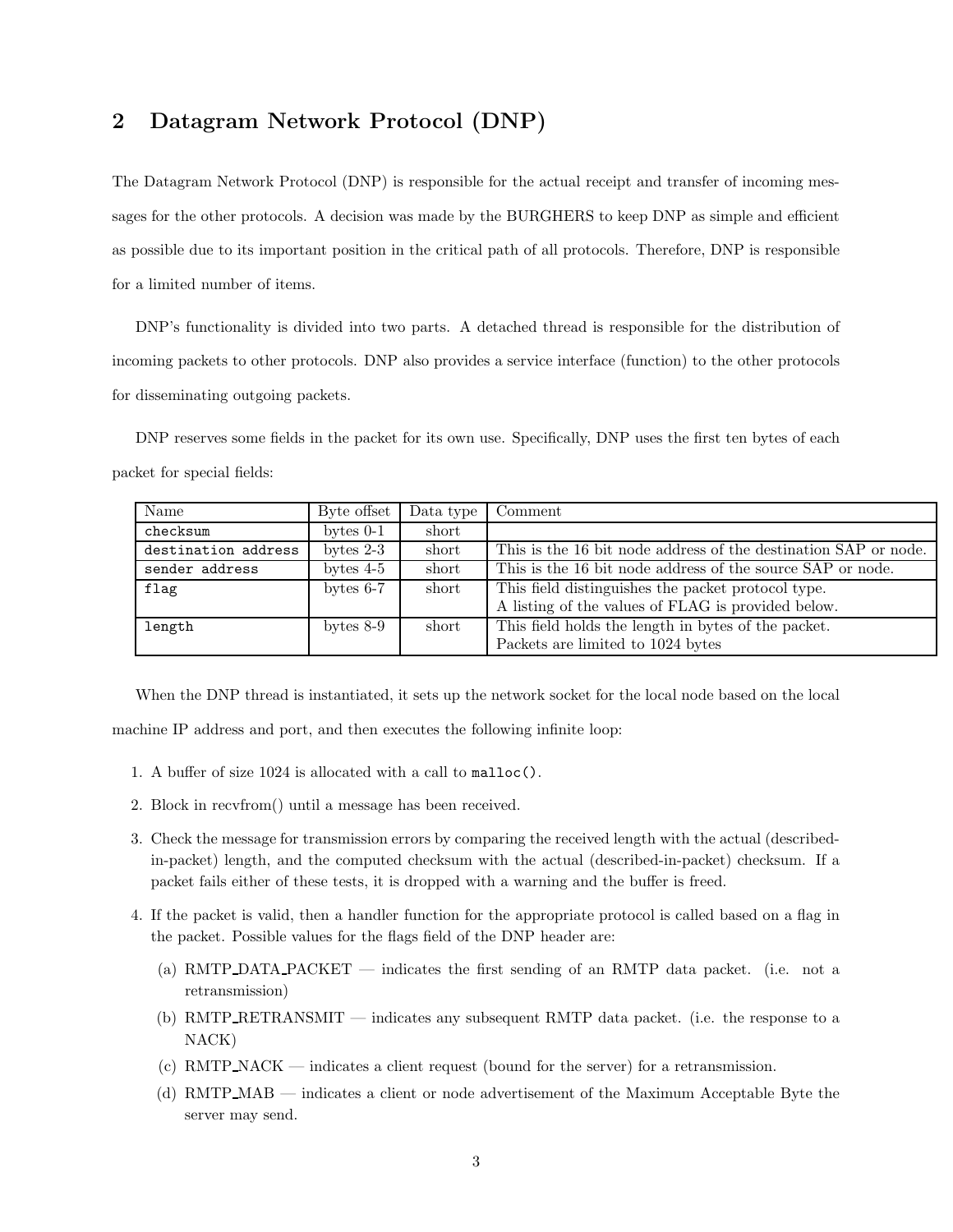- (e) RAP PACKET indicates a packet to be handled by the RAP, either request or response.
- (f) DRP PACKET indicates a packet to be handled by the DRP. (e.g. link state packets, HELLO packets)
- (g) GMP PACKET indicates a packet to be handled by the GMP. (e.g. add group(), leave group())
- (h) If the packet has an invalid flag, it is dropped with a warning and the buffer is freed.
- 5. GOTO step 1.

The DNP provides the function int send DNP packet() for other protocols to use to send packets. This function:

- 1. Extracts the length input by the calling protocol (which could be any protocol,)
- 2. Corrects the length to the appropriate word boundary, (0-padding if necessary,)
- 3. Inserts the checksum,
- 4. Figures out the destination socket address by calling a lookup() service provided by the DRP (Dynamic Routing Protocol) based on the destination node address.This step may be short-circuited in the implementation if the calling thread already has knowledge of the destination socket address (e.g. DRP),
- 5. Calls sendto(),
- 6. And finally, checks to see whether the packet was actually sent.

int send DNP packet() returns TRUE (non-zero) if the packet appears to have been sent, and FALSE

(zero) if there was an error.

# 3 Dynamic Routing Protocol (DRP)

The Dynamic Routing Protocol maintains an accurate representation of the network topology. When a node is booted, the DRP uses the information contained in the configuration file to construct its data structures. The network node structure contains all of the information that the routing protocol will need to make routing decisions and is shown here:

```
struct
network_node {
/* Identification and link state variables */
   unsigned short addr_sap; // SAP address of this node
   struct sockaddr_in addr; // socket address of this node
   unsigned long last_lsp_recv; // seq. num of last lsp from this node
   struct timespec last_hello_recv; // time last hello recv from this node
   unsigned short neighbors [MAX_LINKS];// list of neighbor's SAP's
   struct network_node * neighborPtrs [MAX_LINKS];
   unsigned short neighborCount; // how many neighbors
   struct reader_writer_lock node_lock;
/* Info relative to local node */
   unsigned short isNeighbor; \frac{1}{1} is it one of our neighbors
```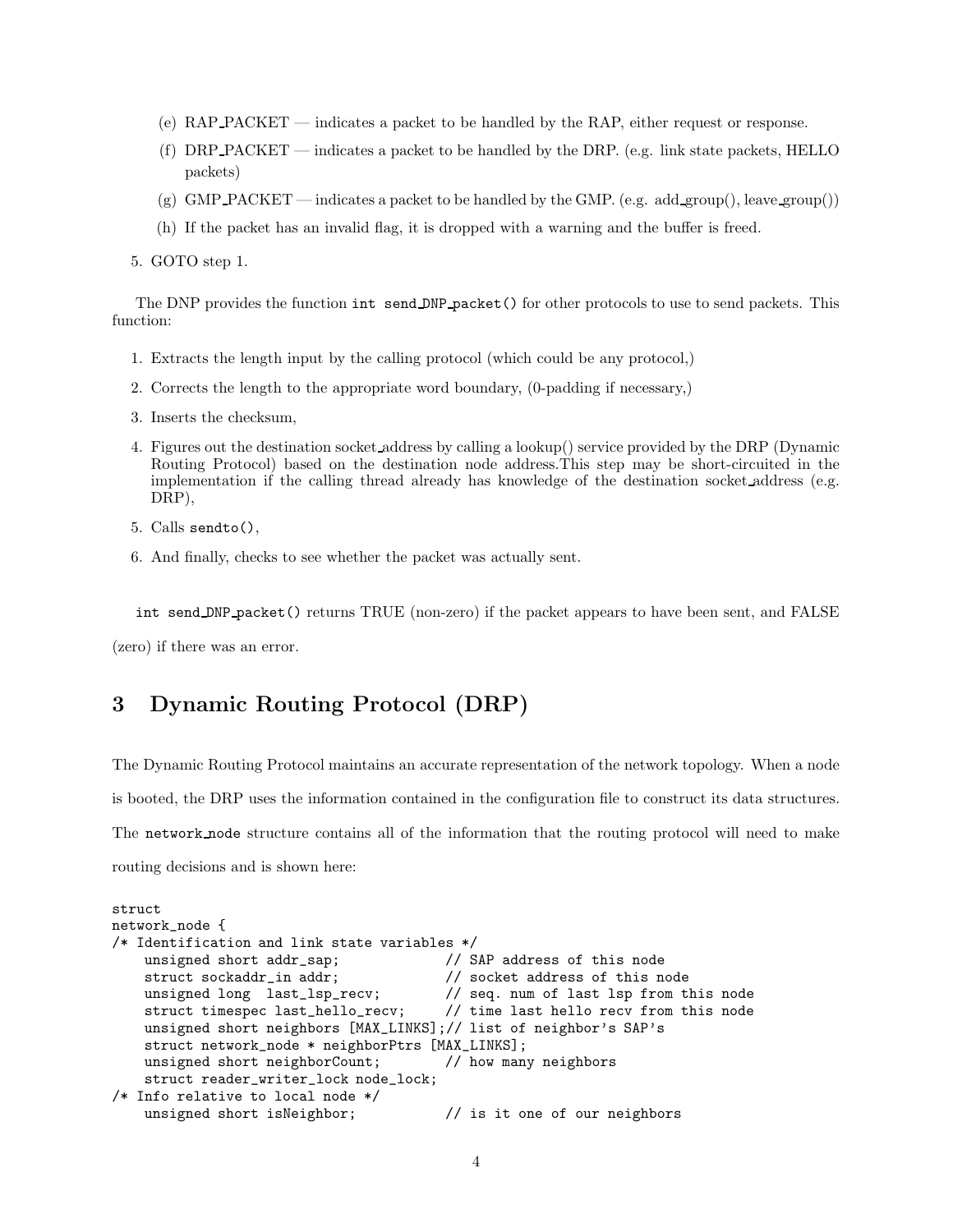```
unsigned short last_lsp_acked; // has this node acked our last lsp
   unsigned short forward addr sap: // SAP address of how to forward
   struct sockaddr_in * forward_addr; // socket address for forwarding
/* Shortest path variables */
   unsigned short known; // is shortest path yet determined
   struct network_node * predecessor; // who comes before
   int distance; \frac{1}{\sqrt{N}} how many hops to get there
/* Linked list variables */
   struct network_node * next; // pointer to next node
   struct network_node * prev; // pointer to prev node
} * network_topology;
```
## 3.1 DRP Routing Table

After the network topology is read from the configuration file, the DRP will create its routing table. The routing table is built using two parallel arrays:

| struct network_node ** nodePtrs;     | // easily find each node         |
|--------------------------------------|----------------------------------|
| unsigned short $*$ node $PtrIndex$ ; | // index into array of node ptrs |

The nodePtrIndex array contains a sorted list of every node's virtual address. The index of the node's virtual address corresponds to the index within the nodePtrs array. A routing table lookup entails a binary search of the nodePtrIndex array and using the index provided a lookup into the nodePtr array.<sup>1</sup>

## 3.2 DRP Threads and Packets

After the initialization of the network topology and the routing table, a DRP thread is launched at each node which is responsible for maintaining this topology. Currently, the DRP splits its responsibility into three separate logical divisions each of which is handled by a separate thread: handling hello packets; handling link state packets; and receiving and dispersing all packets. (A possible optimization to avoid thread overhead might be to combine some of these threads.) Each packet contains the DNP header and possibly some additional information. The following table lists the various DRP packet types and their fields:

<sup>&</sup>lt;sup>1</sup>If we were to know that all virtual addresses would be sequential and would start at some defined constant (e.g. 1), then we could put our routing table into one array only and do an immediate lookup as opposed to doing a binary search in our nodePtrIndex array. However, there is no assurance of this and we use two dynamically allocated arrays of size corresponding to the number of nodes. An example of the situation we are avoiding is the simple case in which there exist only two nodes, one of whose virtual addresses is 1 and the other whose virtual address is 30,000. In this case, the naive implementation would create a routing table array of size 30,000 to hold pointers to only two nodes. Our implementation will instead create two arrays of the minimum size two.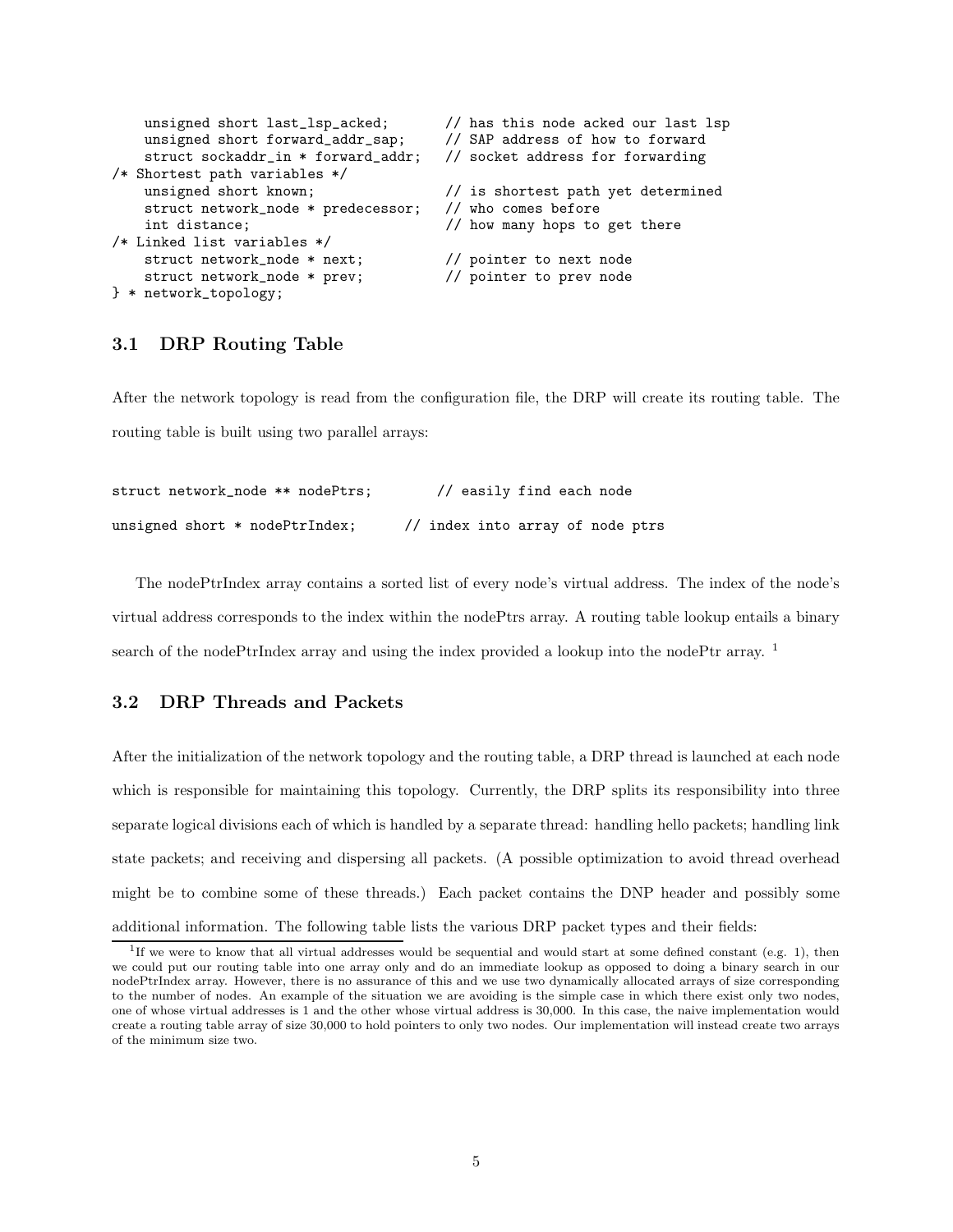| <b>Type</b> | <b>Additional Contents</b>                                                  |
|-------------|-----------------------------------------------------------------------------|
| Hello       | Contains DNP header only.                                                   |
| Terminate   | Contains DNP header only.                                                   |
|             | Link state packet   Originator node, sequence number and list of neighbors. |
| LSP_ack     | Originator node and sequence number.                                        |

The DRP Receiver thread is responsible for incoming packets and is the most straightforward of the three DRP threads. It pulls packets from the buffer between the DRP and the DNP and handles each accordingly.

- If the incoming packet is a hello packet, the receive thread remembers the current time. If the sender was not previously considered a neighboring network node, this change is made to the network topology and the link state packet thread is notified that the topology has been changed.
- If the incoming packet is a link state packet, its sequence number is checked. If it is not a new link state packet, it is acknowledged and then dropped. If it is new, its information is substituted into the network topology and the link state packet thread is notified that the topology has been changed.
- If the incoming packet is a link state packet acknowledgement, the receive thread marks that this packet's sender has acknowledged this particular link state packet.
- If the incoming packet is a terminate connection packet, the receiver thread removes the sender node from its network topology and alerts the link state packet thread that the topology has been changed.

The Hello Handler thread cycles through its list of neighbors, sending each a hello message and checking the last corresponding hello received from each. If the last hello message received from node  $X$  is outdated, then this node removes X's "neighbor" designation and the link state packet thread is notified of the topology change. The hello handler then enters a pthread conditional wait after which it will repeat this cycle. The hello handler can be awakened by a DRP emergency conditional variable, but this functionality is added as a contingency only and is not currently used. The timeout frequency is set at 1 second and nodes will be removed as neighbors if a hello message is not received within the last three cycles (these numbers may change depending on experimental efficiency findings).

The Link State Packet Handler thread is similar to the hello handler thread in that it cycles through the topology, sends appropriate packets to its neighbors and then waits either to be alerted of a topology change or to be awakened by a timeout and repeat the cycle. Each incoming link state packet is forwarded reliably to each neighbor of the node (excluding the original sender). So, at some regular interval (currently set at one second), the link state packet thread will check whether the last received link state packet from each and every node has yet been acknowledged by each of its neighbors. The link state packet is then forwarded to each neighbor which has not yet acknowledged it.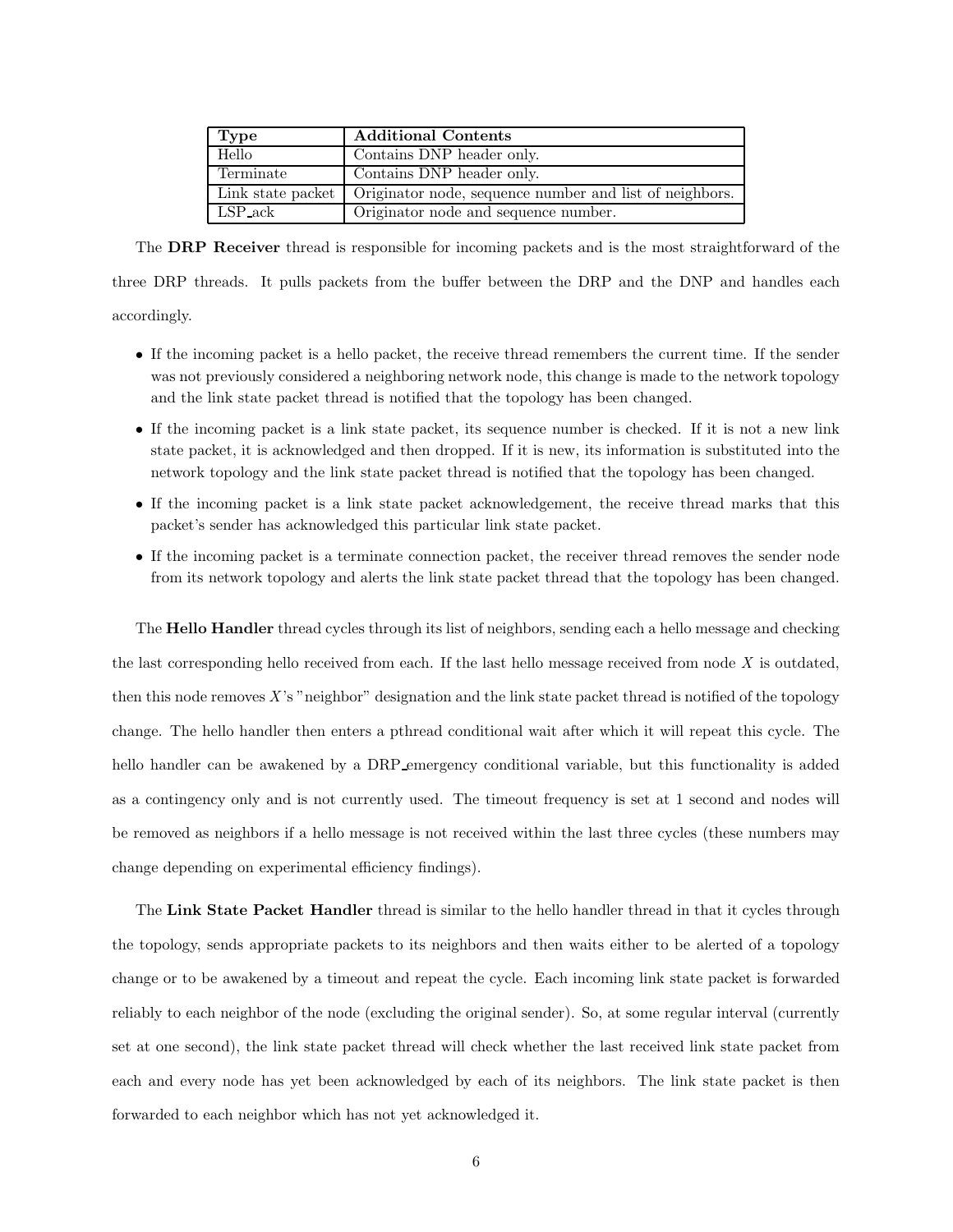### 3.3 DRP Interface

The DRP provides the following interface for use by the other protocols:

```
void pass_packet_from_DNP_to_DRP (char * packet);
struct sockaddr_in * next_hop (unsigned short destination);
```
The pass packet from DNP to DRP function is the means by which the DNP passes packet pointers to the DRP. This buffer is implemented as an impatient producer-consumer buffer as described in section ??.

The next hop function does a routing table lookup and returns the socket address of the node to which packets for the queried destination should be forwarded.

#### 3.4 Routing Loops

As described, this routing protocol should not introduce any routing loops into the topology. As all nodes remain dynamically aware of the topology, the shortest path algorithm in which each hop has equal cost will plot the same path at every node for all combinations of source and destination. It is possible to imagine unusual circumstances in which an unstable link, fluctuating between up and down, can temporarily confuse the shortest path algorithm such that packets do enter a temporary loop. But this is extremely unlikely and would not last long.

#### 3.5 Routing in an Untrustworthy Environment

Our routing protocol as described above can potentially fail under two extreme circumstances. The first of these to consider is when a connecting link between neighbors becomes unusable for a long enough period of time that each node considers the other to be lost. In this case the nodes can never again discover whether the link becomes usable without being rebooted. The other situation is the one in which a node is given an incomplete configuration file. This node will know only the network topology described in its own configuration file and will not dynamically discover the rest of the network until every other node happens to experience its own topology change thereby triggering a flooding of its link state packet.

To prevent these extreme circumstances from adversely affecting our network's performance, we have defined two additional behaviors for the DRP. The first of these is that every node will maintain a list not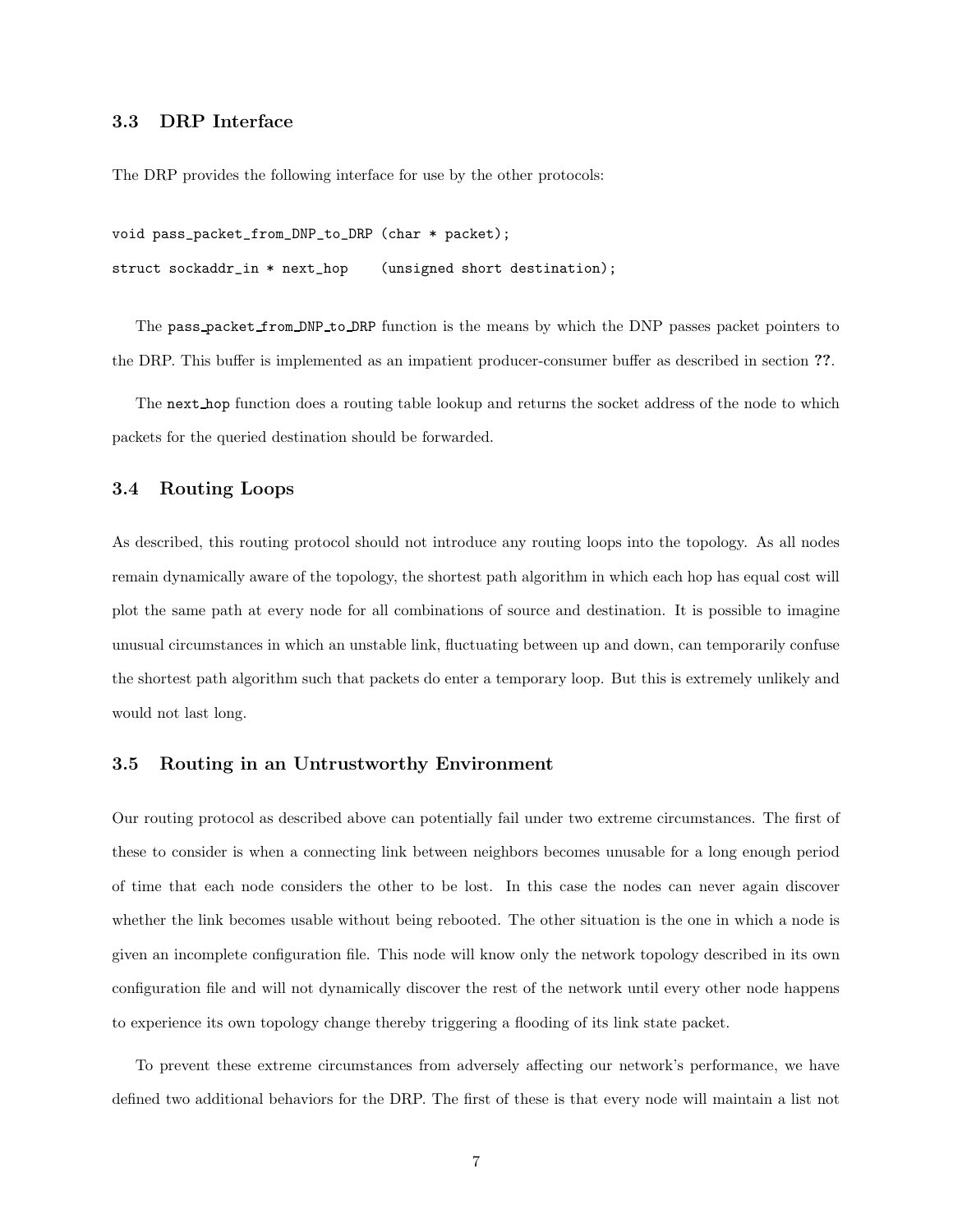only of current neighbors but will additionally maintain a list of former neighbors and will periodically (with less frequency than normal hellos) send hellos to all former neighbors in an attempt to discover if a bad link has been restored.

This second problem of a node being booted with an incomplete or inaccurate configuration file is actually addressed by the above described behavior. Because every node will periodically reforward link state packets to all neighbors which have not yet acknowledged those link state packets, a new node need only register as a neighbor of a "network-aware" node. When this happens the "network-aware" node will then forward all of its previously received link state packets to this new neighbor. A node will also send to its neighbors the link-state that it creates for each node from the configuration file if it has not received a link state update from that node. The sequence number for a configuration file derived link state packet is zero. By sending these zero sequenced number link state packets, new neighbors can learn of any nodes which may not have been included in their own configuration file.

Another consideration is a node's behavior when it dynamically discovers either new neighbors or new nodes all together. Our routing protocol handles situations in which a known node which was not thought to be a neighbor suddenly becomes a neighbor. What is not implemented (and what may not be implemented should it not prove necessary) is DRP's behavior upon discovering dynamically the existence of a new node.

# 4 Group Management Protocol (GMP)

The Group Management Protocol runs in its own thread. Its job is to manage multicast address subscriber lists for both local clients as well as downstream clients of a multicast. The state machine for the group management protocol is shown in figure ??.

| Name              | Byte offset   Data type   Comment |       |                                                    |
|-------------------|-----------------------------------|-------|----------------------------------------------------|
| DNP header        | bytes $0-9$                       | N/A   | The first 10 bytes is reserved for the DNP header. |
| multicast address | bytes $10-11$                     | short | The multicast address to which this                |
|                   |                                   |       | join or leave packet corresponds.                  |
| join              | bytes $12-13$                     | short | This is a boolean field that designates the GMP    |
|                   |                                   |       | packet as a join or leave packet.                  |

These are the contents of a GMP packet:

The data structure GMP uses to keep track of the local and downstream clients of a multicast is a linked list with one node (struct Multicast Table Entry) per multicast address to which this node is currently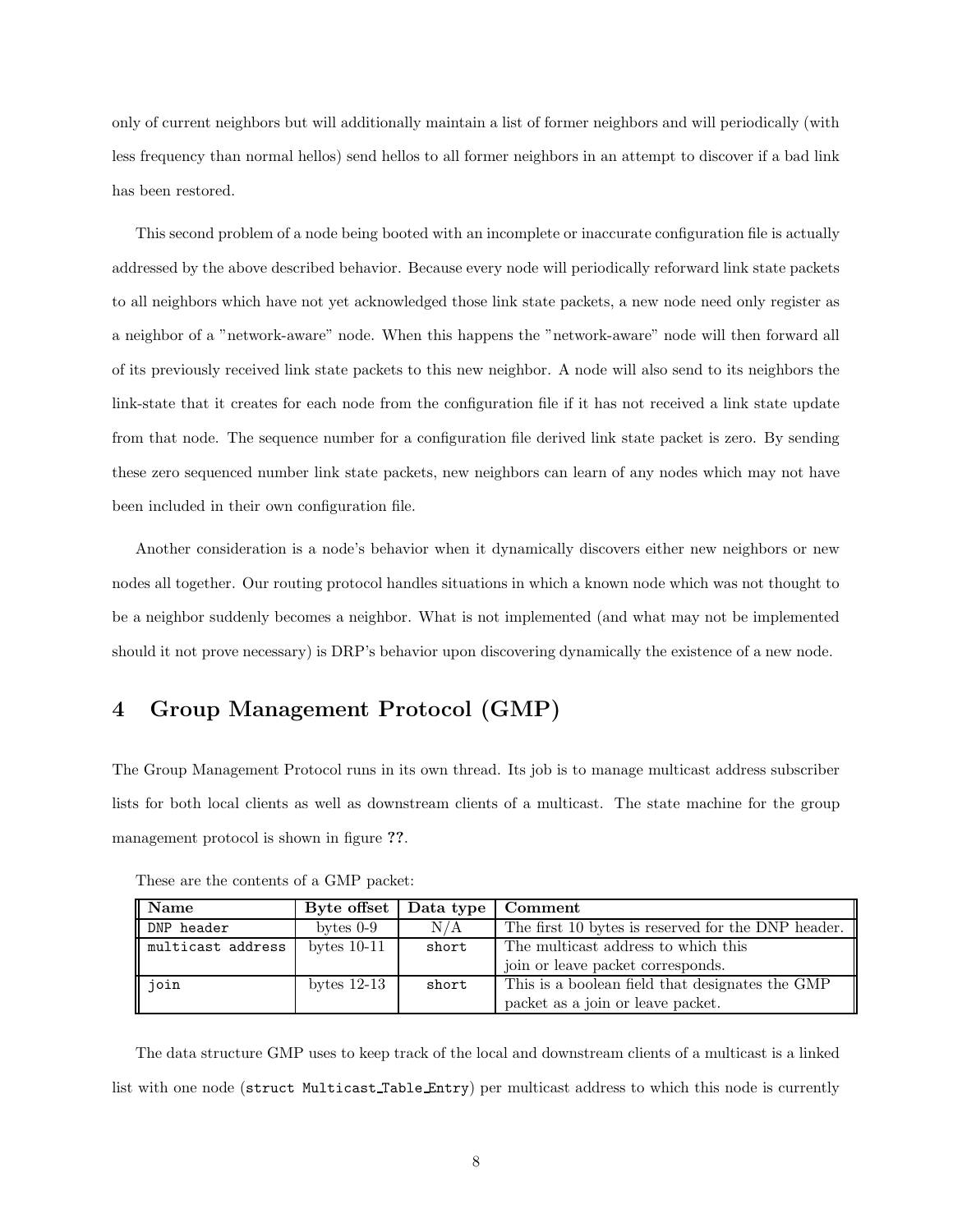

Figure 1: GMP state machine

subscribed. Each node in this list contains two other linked lists: the first is a list of downstream neighbors (struct addr list) that subscribe to this multicast address, the second is a list of local clients (struct client list) that are subscribers to this multicast address. Here is the code that defines this data structure:

```
struct addr_list { //Nodes in list of downstream subscribers
 unsigned short address; //address of downstream node
 time_t expiration_time; //timestamp at which this client will be pruned
 struct addr_list *next;
};
struct client_list { //Nodes in list of local clients (SAPs)
 unsigned short service_id; //service id of local client
 struct client_list *next;
};
pthread_mutex_t multicast_table_mutex;
struct Multicast_Table_Entry {
 unsigned short multicast_address; //Multicast address associates with subscribers
 unsigned short sender_address; //Address of multicast sender
 pthread_mutex_t addr_list_mutex;
 struct addr_list * forward_list; //list of downstream clients
 pthread_mutex_t client_mutex;
 short client_count;
 struct client_list * client_list; //list of local clients
 struct Multicast_Table_Entry *next;
} *multicast_table_head;
```
The GMP thread begins its life in the sleep state. It waits on a condition variable that is used to monitor the buffer between the DNP thread and the GMP thread. When the DNP thread adds a packet to this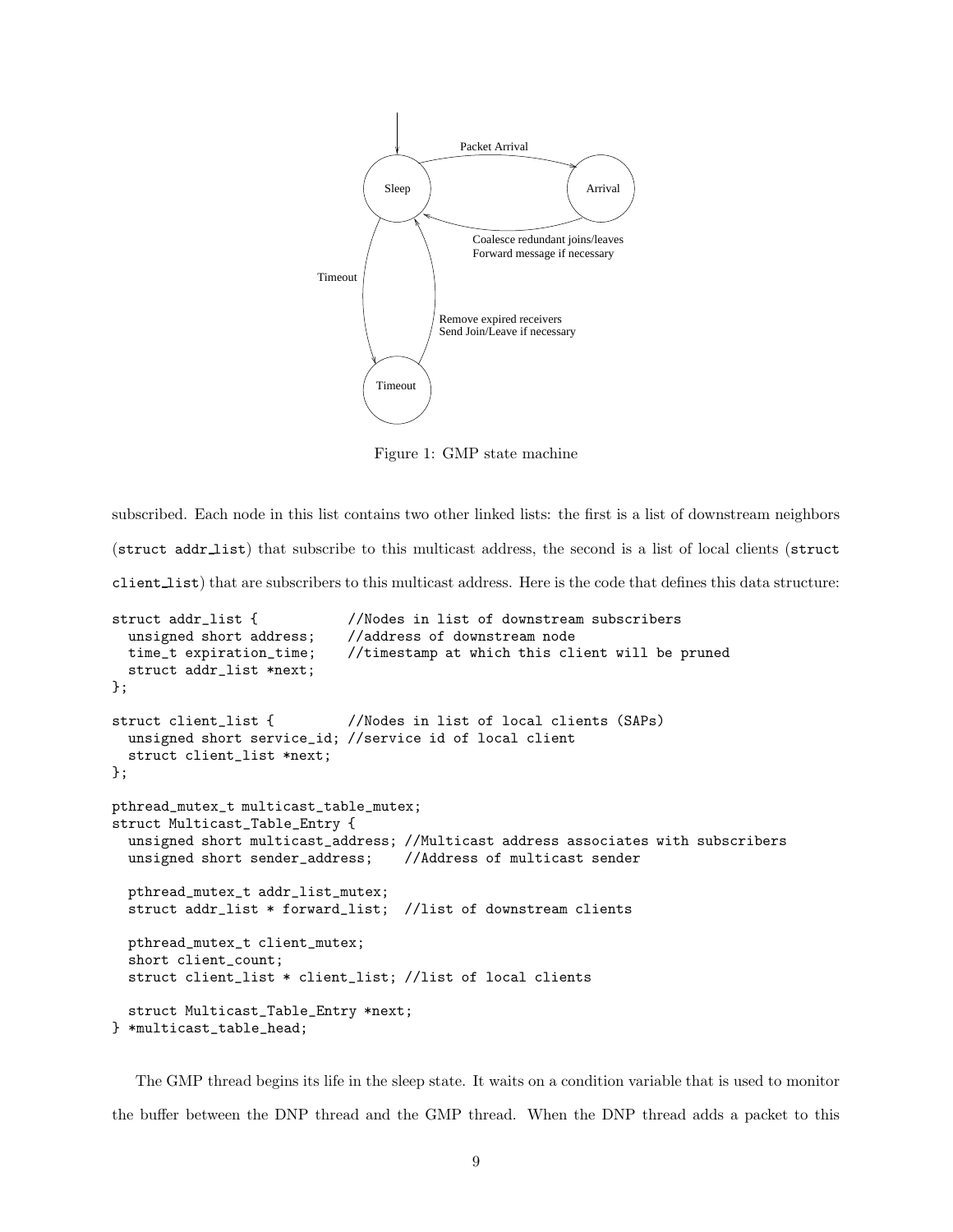buffer, the GMP thread is awoken.

Upon the arrival of a packet, the GMP thread looks at the multicast address specified in the packet. Using the multicast address table, we look for the addresses of our downstream neighbors for this multicast.

If the GMP packet is a join packet, and we already have a downstream neighbor for this multicast, we add the sender's address and a current timestamp to the multicast address table. If the GMP packet is a join packet, and we do not already have a downstream neighbor, we add this address to the list and send a join packet to the upstream neighbor for this multicast.

If the GMP packet is a leave packet, and there is more than one downstream neighbor in the list, then we simply remove the sender's address from the list of downstream neighbors for this multicast address.

If the GMP packet is a leave packet, and there is only one downstream neighbor in the list, we remove the sender's address from the list, and also send a leave packet to our upstream neighbor.

When a timeout occurs, the GMP thread wakes up. The first thing that it does is look at the list of multicast addresses for which this node has downstream clients. For each address in this list, we examine the timestamp of each downstream neighbor for this multicast. If the timestamp has expired, the downstream client is removed from the list. If the list is now empty, we send a leave message to our upstream neighbor for this multicast address.

Currently, we are setting the time duration after which GMP subscribers are pruned to ten seconds. The GMP join refresh packets are being sent every second. This means that at least ten consecutive join packets must be lost before a multicast subscriber will be erroneously pruned from the multicast tree.

Once we have pruned all of the stale nodes for each multicast address, we send a refresh join message to the upstream neighbor for that multicast address. The GMP protocol provides the following interface for use by other protocols:

```
void pass_buffer_from_DNP_to_GMPthread(char *buffer);
```

```
int local_client_subscribe_to_multicast(unsigned short multicast_address,
                                        unsigned short sender_address,
                                        unsigned short service_id);
int local_client_unsubscribe_from_multicast(unsigned short multicast_address,
                                            unsigned short sender_address,
                                            unsigned short local_service_id);
```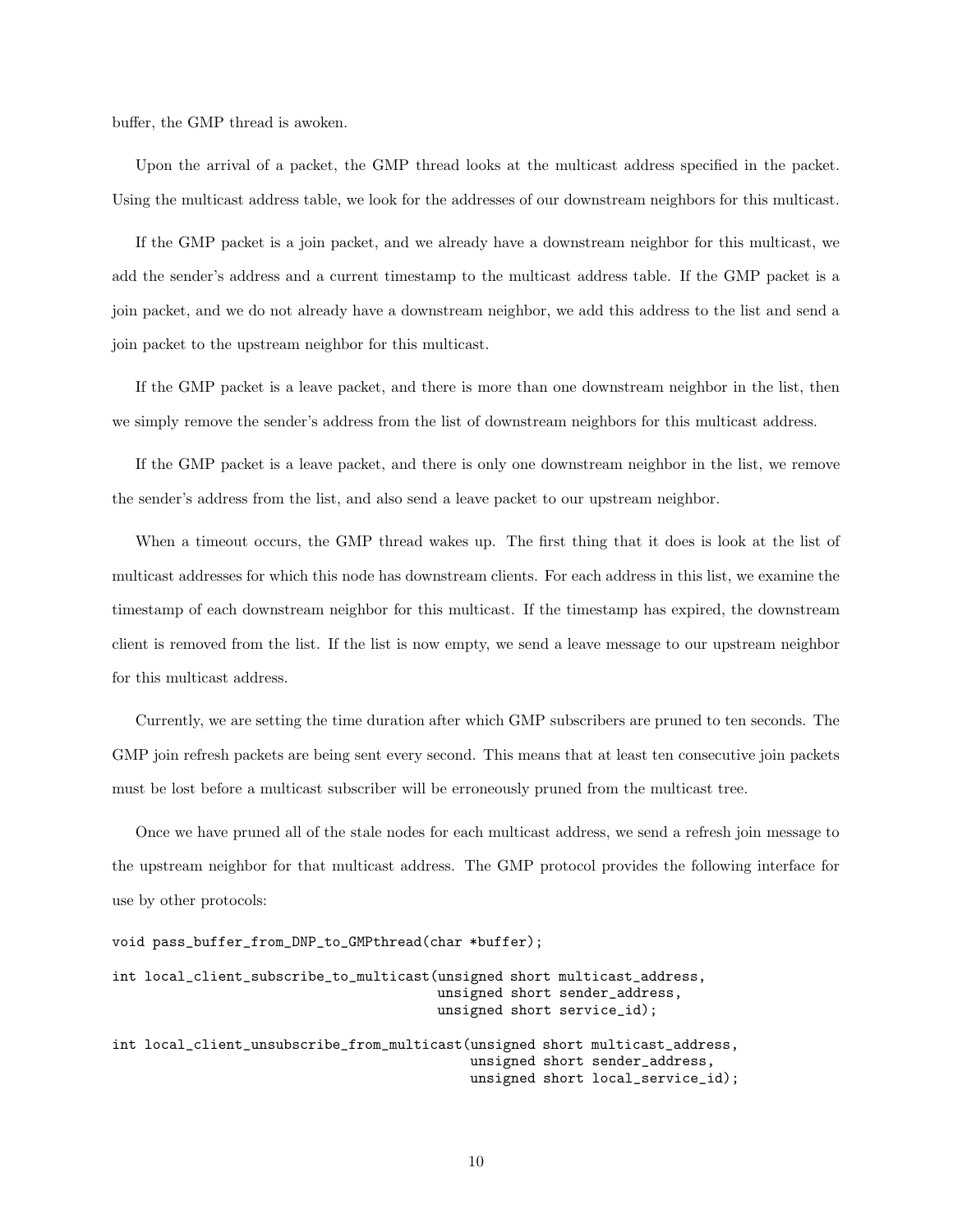The pass buffer from DNP to GMP thread function is used by the DNP thread to place incoming packets in the queue between the DNP and GMP threads, and wake up the GMP thread if it is sleeping.

The local client subscribe to multicast function is used to notify the GMP thread that a new local client will be subscribing to a multicast address. It is called by the RMTP protocol. If the join request is successful, 0 is returned. If the join request is redundant (the local SAP is already a subscriber), a -1 is returned.

Conversely, the local client unsubscribe from multicast function is used to notify the GMP thread that a local client is leaving a multicast. If the leave request is successful, 0 is returned. If the leave request is for a multicast client that is not currently a member of the multicast group, -1 is returned.

# 5 Reliable Announcement Protocol (RAP)

Information about available multicasts is gathered by the Reliable Announcement Protocol. The RAP is the means by which clients can obtain a list of available services from any server. The contents of the RAP packet are:

| Name            | Byte offset     | Data type | Comment                                              |
|-----------------|-----------------|-----------|------------------------------------------------------|
| DNP Header      | bytes $0-9$     | N/A       | The first ten bytes are reserved for the DNP header. |
| destination SID | bytes $10-11$   | short     | Stores the service id of the RAP packet destination  |
| source SAP SID  | bytes $12-13$   | short     | Stores the service id of the RAP packet sender       |
| RAP_ID          | bytes $14-15$   | short     | Session id for this RAP session (described below).   |
| payload         | bytes $16-1023$ | char[]    | Optional payload field used in RAP announcements.    |
|                 |                 |           | It is an ASCII null terminated string.               |

When a RAP client wishes to know the services offered by a RAP server (whose service id and address it already knows), the client sends an RAP Request Info packet to the server. When the server receives this packet, it assigns an ID number to the request, and replies with a RAP Provide Info packet containing the list of its services. The client receives this response and ID and sends an ACK containing the same ID back to the server. When the server receives the ACK it deletes the state associated with the pending client request.

The guarantee of reliability is wholly implemented on the client's side. After a client sends the RAP Request Info packet, it sets a timeout and resends the packet if it has not received the corresponding RAP Provide Info packet. Note that the client will do this as long as the routing protocol, DRP, provides a path to the server. The protocol state machines depicted in Figures 2 and 3 demonstrate these client-server interactions.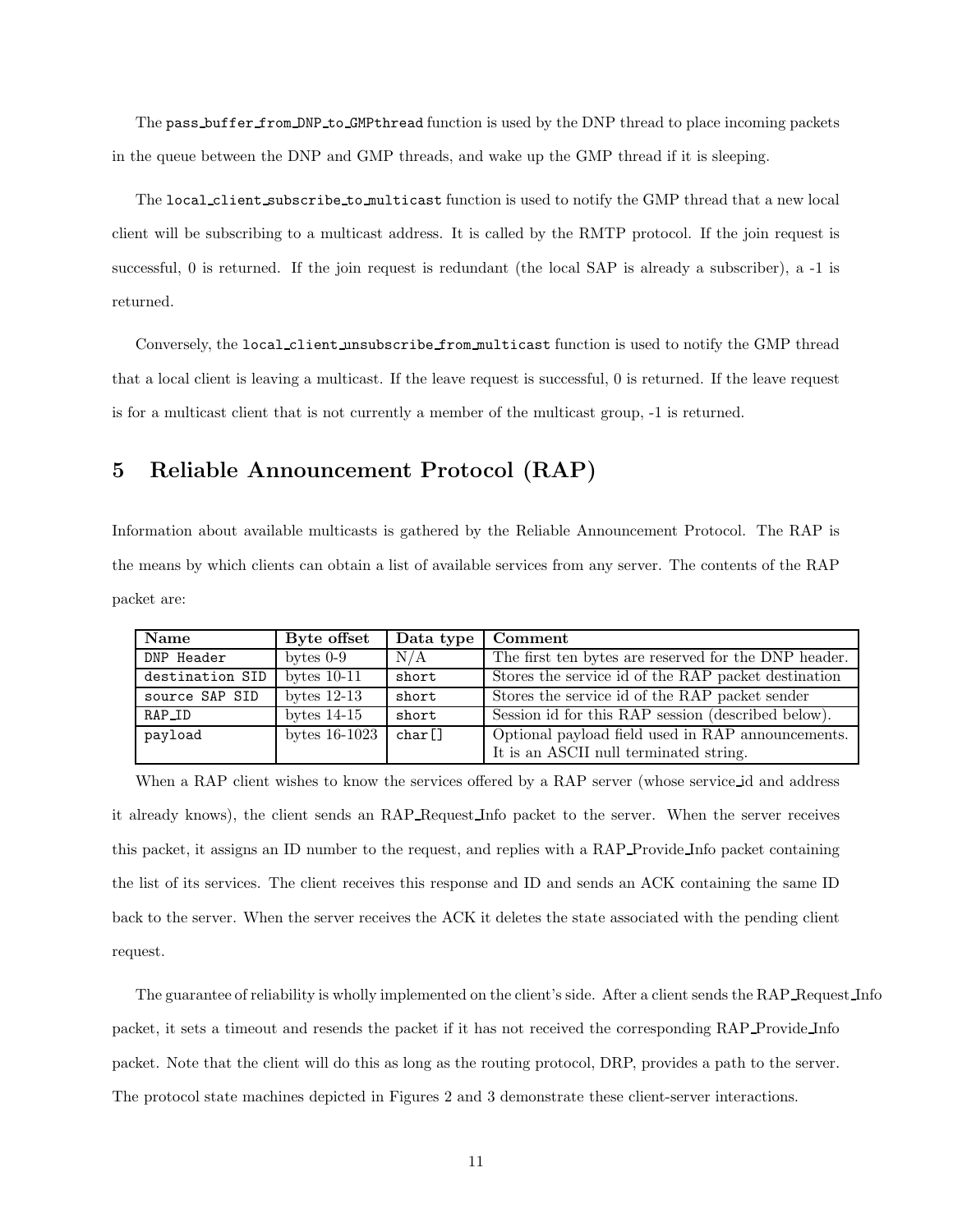

Figure 2: RAP server state machine



Figure 3: RAP client state machine

# 6 Reliable Multicast Transport Protocol (RMTP)

The functionality provided by the RMTP is divided into two abstract parts. We will refer to the part of the RMTP which is invoked at every node<sup>2</sup> we will refer to as the RMTP Middle Layer. The functionality of RMTP at the client and server SAPs will be treated separately.

This separation of concerns leads to the distinction between local *client* members of a multicast group and remote node members of a multicast group. Each node with one or more clients subscribed to multicast group itself becomes a member of the multicast group. Each node needs to remember both the local clients to whom it needs to pass incoming packets, and the downstream nodes to whom it needs to forward the incoming packets.

 ${}^{2}$ Each node must be capable of handling aggregation of NACKs and MABs, and distributing RMTP data and control packets.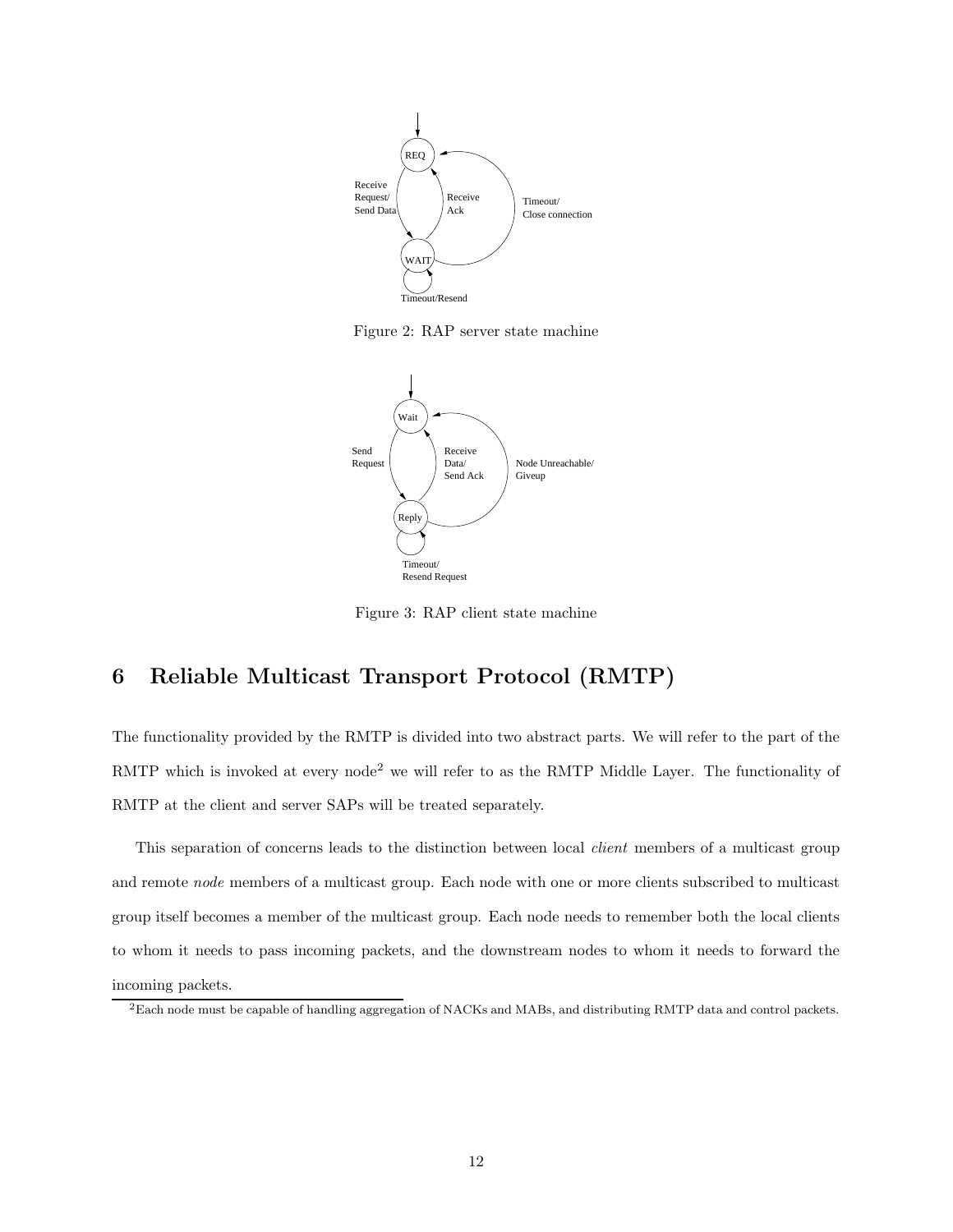## 6.1 RMTP Middle Layer

When the DNP at any node receives a packet with type RMTP NACK, RMTP MAB, RMTP RETRANSMIT, or RMTP DATA PACKET, that packet is passed (by reference) via a buffer mechanism to the RMTP middle layer thread. The RMTP middle layer thread waits in an infinite loop for these packets to arrive. This "middle layer" functionality avoids forcing the DNP thread to spend time dealing with RMTP distribution issues.

#### 6.1.1 Data Packets

If the packet is of type RMTP DATA PACKET, the thread looks up the list of nodes whom are subscribed to this multicast address in the multicast table (maintained by the GMP thread). The packet is first distributed to the downstream nodes via a list traversal and repeated calls to DNP send packet().

Once the packet has been distributed to the downstream nodes the packet is passed (via reference) to each client at the local node who is waiting for a copy. A reference count is kept so that the space allocated to store the packet is freed only after each client has commited the contents to disk.

The same process occurs for RMTP RETRANSMIT packets except that the lookup table is not the multicast table (maintained by GMP) but a NACK table (maintained by RMTP middle layer). Additionally, once a retransmission has passed through a node, the table entry associated with the NACK of that packet is deleted. If a new NACK for the same packet arrives after this time, it is treated as a new NACK for any packet.

#### 6.1.2 Control Packets

If the RMTP middle layer receives a RMTP NACK packet, it adds the sending client or node to its list of clients or nodes waiting on this packet for this multicast. If there is no entry (either for this multicast because it's the first dropped packet of this multicast, or for this sequence number because it's the first client or node to realize that a retransmission is required) then an entry is created, a timestamp noted, and the request is forwarded toward the server via a call to DNP send packet. The packet will be intercepted at the next upstream node and the process is repeated wherever necessary. It is the clients' responsibility to retransmit a NACK request if an outstanding NACK has not been fulfilled after some time. If the RMTP middle layer receives an RMTP NACK after the timestamp on the existing table entry is stale, then the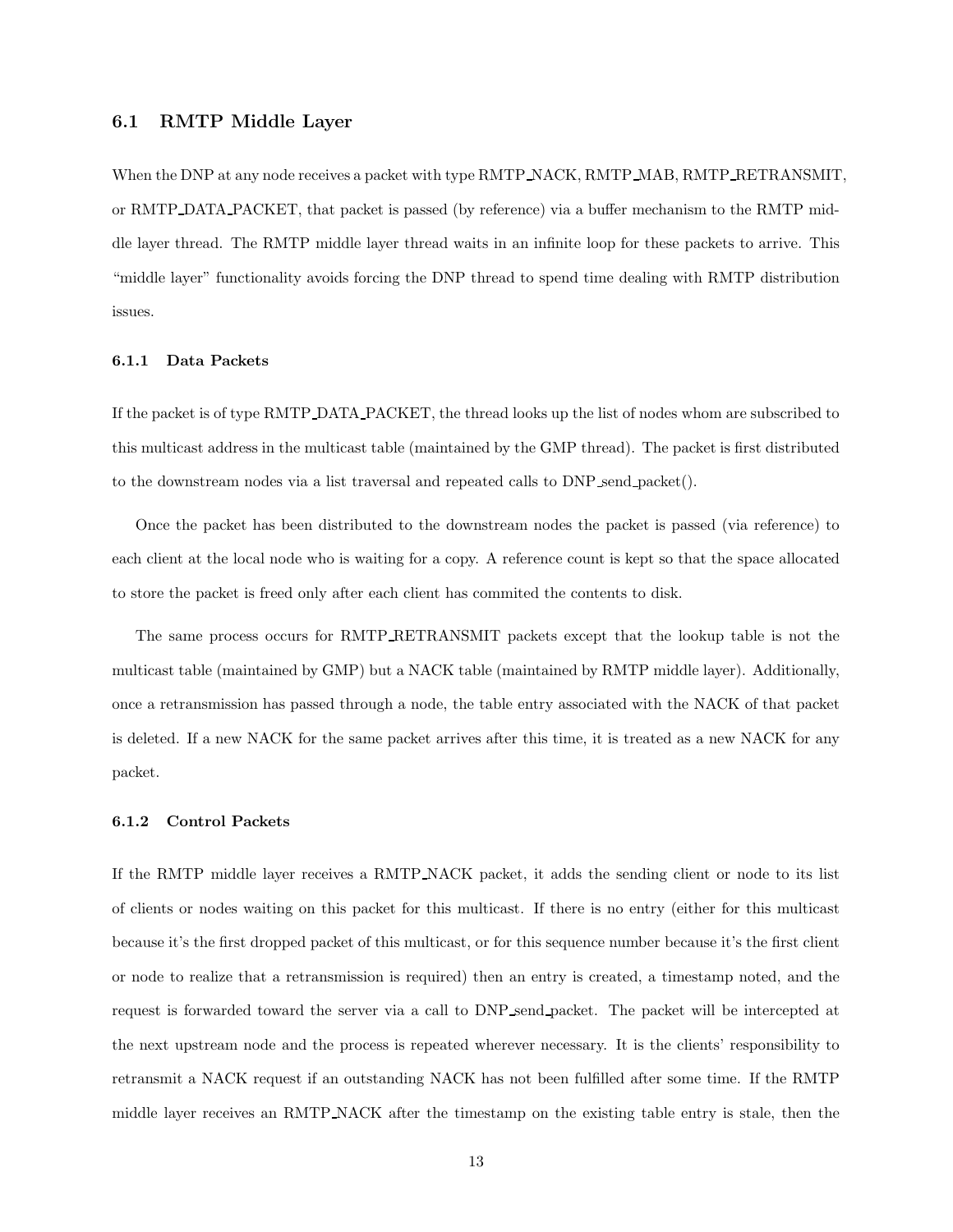RMTP middle layer will reset the timestamp and again send the request up the tree (RMTP NACKs which arrive before the timestamp is stale are simply pruned and their senders' addresses put in the NACK table).

Each client also maintains a sliding window of packet sequence numbers it is willing to accept, up to a maximum acceptable byte (MAB). This MAB is sent periodically by each client to its local node RMTP middle layer which periodically forwards the least of these (considering also the least of the MABs it knows about from its downstream nodes) toward the server. Again, the process is repeated at each intermediate node. If the minimum MAB from a node has not been updated for a certain amount of time, the RMTP middle layer will check to see if that node is still reachable according to DRP. If not, then that client is pruned from the multicast tree.

## 6.2 RMTP client

RMTP clients each live on a particular local node. Per client state is kept at each node for the clients at that node. Each client runs in a separate thread, and each node has one RMTP middle layer thread running to service all RMTP traffic at that node.

The joining and leaving of groups is handled by calls to local client subscribe to multicast and local client unsubscribe from multicast, provided by GMP and described in section ??.

Once a client has joined a group, it is responsible for periodically announcing to the local RMTP middle layer its MAB, as well as detecting dropped packets and sending NACKs.

In the standard case, an RMTP client will wake up on a pthread cond timedwait. If a timeout has occurred, the MAB is sent and/or NACKs are sent if appropriate timeouts have expired. Otherwise, the thread has a packet reference in its buffer. Once a contiguous set of packets of a certain size has arrived in the client's buffer, the client writes those packets to disk, decrements the reference count on those packets, updates its MAB and finally informs the RMTP middle layer of the new MAB.

## 6.3 RMTP server

Like all other threads, the RMTP server thread has a buffer to receive packets containing information it should receive. In the ordinary case, the server will loop, sending a new RMTP DATA PACKET if that packet's sequence number is below the MAB the server is aware of. Every iteration the server will also check its receive